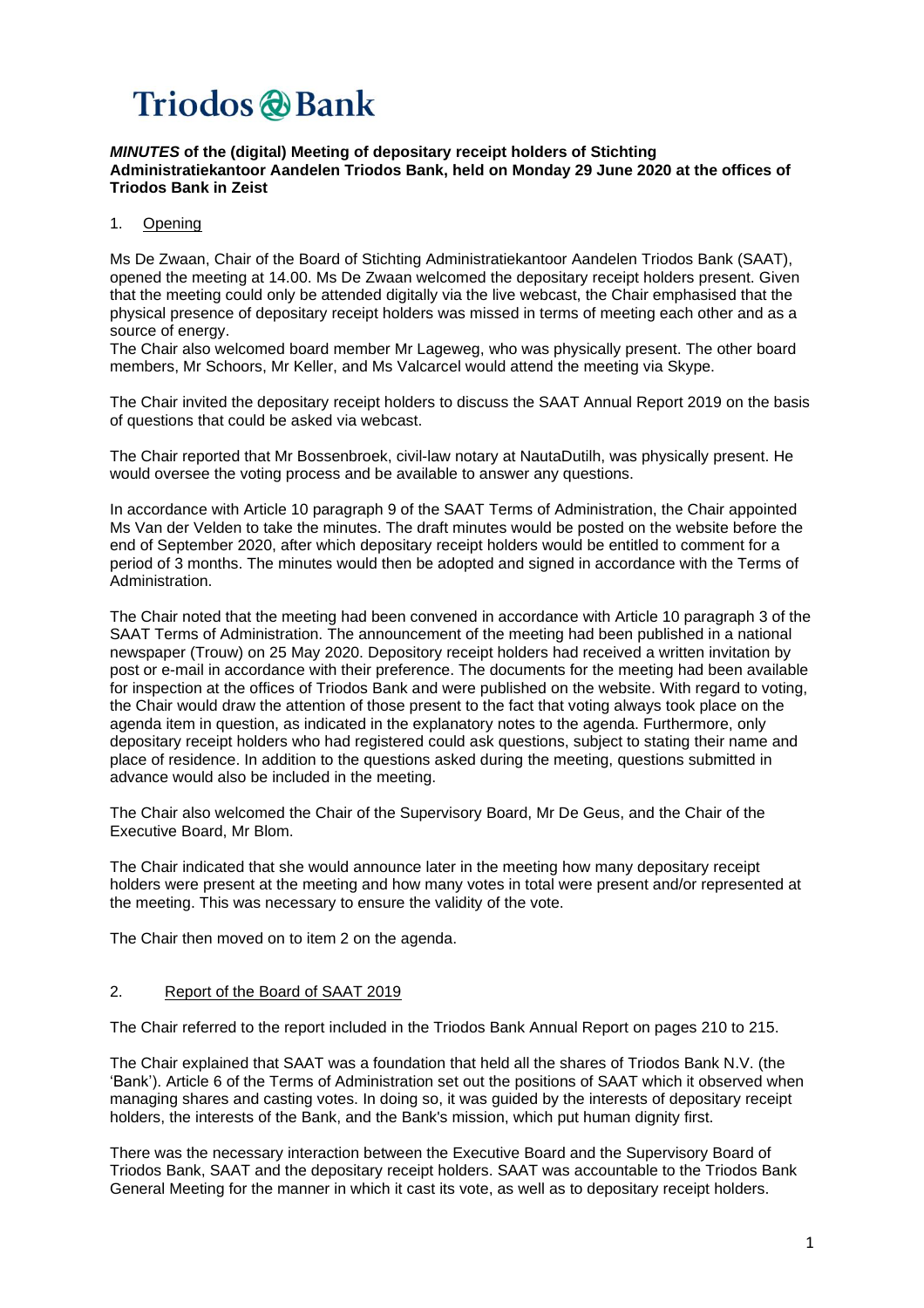The Chair referred to the activities of SAAT for the year 2019. SAAT's role was defined in the document on SAAT's vision on the fulfilment of its role, i.e. monitoring the mission, monitoring the beneficial rights of depositary receipt holders, and monitoring the Bank's independence. SAAT's role was retrospective; it assessed facts and data ex post facto. SAAT did not consider itself the owner of Triodos Bank, Triodos Bank was the owner of itself. The assessment by SAAT was always based on the medium and long term. The annual report was seen as a still photograph taken from a film; a snapshot.

The Chair invited depositary receipt holders to ask questions. These could be sent for 30 seconds via the chat. First, the questions submitted in advance would be answered as follows:

#### Mr Wesselingh (Hazerswoude) asked the following question:

*"I have read that a number of depositary receipt holders are considering an investigation into the lawfulness and reasonableness of Triodos' actions. Would it be an idea for SAAT (as advocate) to take up this initiative?"*

The Chair answered that Triodos' actions were a broad concept. She assumed that the question related in particular to the closing of the trade in depositary receipts and the non-payment of the dividend. The decision to close down could be extremely painful for depositary receipt holders, as could the decision not to pay a dividend. SAAT expressly indicated that it understood and was aware of this. The question for the Executive Board was therefore to inform SAAT of the number of depositary receipt holders who had indicated to Triodos that they had problems with this issue. Fortunately, this was a very limited number. The Chair continued by answering the second question about what Triodos Bank had done or could do to make concessions to depositary receipt holders. The Bank had informed SAAT that, where possible, it had found individual solutions where problems arose. Where these problems still existed, SAAT wondered what its role should be. The 3-fold positions as expressed in the Terms of Administration were referred back to. All depositary receipt holders had to be, and wished to be, treated equally. On the basis of the principle of equality, SAAT applied the following positions: what were the economic interests of depositary receipt holders, the interests and continuity of the Bank, and the importance of the mission. Painful consequences for depositary receipt holders did not automatically mean that a decision taken was not a good decision. The arguments to close the trade and not to pay out a dividend were explained at the AGM. On the basis of the principle of equality of all depositary receipt holders and preservation of the value of the depositary receipt as well as the continuity of the Bank, SAAT considered the decision to be enforceable. SAAT would not assume the role of advocate for a limited group of depositary receipt holders.

#### Through the chat the following question came in from Mr Greven (Eindhoven):

"To what extent does SAAT take into account the calculation of the intrinsic value of Triodos and thus the value per depositary receipt? To what extent can you explain the reduction in this value at the start *of the Corona crisis from €84 to €83 per depositary receipt, particularly as regards the impact of planned or expected write-downs on outstanding loans as a result of the Corona crisis?*" The Chair replied that SAAT did not take operational account of the calculation of the net asset value, but relied on the Bank's own calculation. This process was reviewed annually by the auditor. As to the extent to which SAAT could explain the reduction in value at the beginning of the Corona crisis: there were various items on the Bank's balance sheet that had changed or been reduced at that time. This might also have been due to new accounting principles regarding valuation; however, the valuation was not invested in SAAT.

Regarding the planned or expected write-down on outstanding loans following the Corona crisis, the Chair replied that SAAT had no expectations in this respect and, insofar as any statements were made on this subject, it was up to the Bank itself to do so. As a Dutch citizen, the Chair said she had the impression that the consequences of the COVID-19 crisis were getting worse and the chance that credits would not be affected seemed unlikely.

The next question through the chat was asked by Mr Rijken (Lunteren):

"I get the impression from the course of the meeting so far that SAAT acts more as a mouthpiece of the Bank than as a protector or representative of the depositary receipt holders. A slightly more critical *consideration of the Bank's actions would give me more confidence in SAAT. I'd like your reaction to this.*"

The Chair thanked the questioner for the question concerning the Bank's actions. It was important that depositary receipt holders did indeed get a sense of the critical analysis by SAAT of the Bank's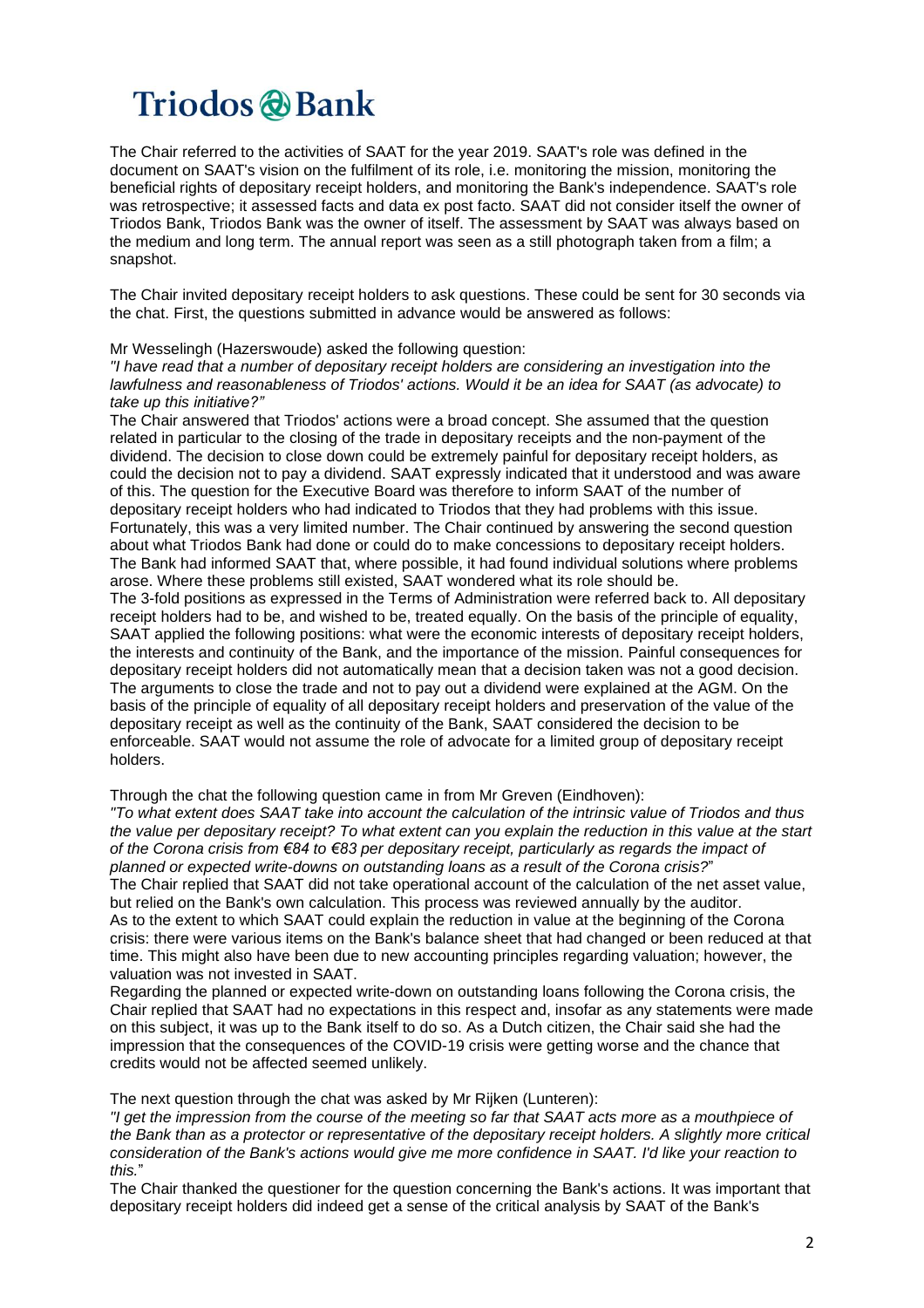actions. Later in the meeting, the interaction between SAAT and the Bank with regard to the closure of trading and the non-payment of dividends would be further discussed.

In the absence of further questions, the Chair continued the agenda item with an account of activities undertaken in 2019 and the agenda for 2020.

In the year 2019, the annual accounts for 2018 had been discussed. SAAT had voted on this. The half-yearly financial statements for 2019 had been received from the Bank, as well as the strategic vision papers on food, agriculture and renewable energy themes. SAAT had taken these on board with interest.

In 2019, informal depositary receipt holders' meetings had been held in all sectors, and SAAT had attended the Triodos Bank theme day on Triodos Bank's strategy and mission, together with the Executive Board and the Supervisory Board. SAAT attended the stakeholders meeting and the Extraordinary General Meeting held in December 2019. SAAT's focus in 2019 had been on the implementation of the strategy announced by Triodos and its effects on finances and mission.

Meanwhile, the first six months of 2020 were over. Like depositary receipt holders, SAAT had been confronted with the Corona crisis. SAAT had immediately asked itself what such a situation would mean for the Bank and all its stakeholders. For SAAT, depositary receipt holders were important stakeholders. In the first instance, SAAT had been informed in the same way as depositary receipt holders about the closure of trade on depositary receipts. SAAT had put questions to the Bank on this matter; the Bank's reply had been discussed at the AGM.

The Chair continued by saying that SAAT had indeed been critical of such a decision. The decision to close the trade had been assessed in the light of the three positions mentioned above.

With regard to the interests of depositary receipt holders, SAAT had been guided by the question of the influence of Covid's intrinsic value. From the position that the intrinsic value of the depositary receipts had to be maintained and all depositary receipt holders had equal opportunities, it had been established that the Bank's decision did not disproportionately harm the interests of depositary receipt holders as a group.

With regard to the continuity and increasing use of the buffer, SAAT considered that it would not have been a wise decision to use the buffer in its entirety. In this respect, shaping the Bank's mission was important.

At the time that the Corona virus came into play, SAAT weighed various decisions in connection with the interests of depositary receipt holders in terms of dividend and the preservation of the net asset value of the depositary receipt. SAAT weighed the issues on the basis of decisions taken by the Bank and in the context of its vote at the annual meeting.

With the above explanation, the Chair hoped to give depositary receipt holders some more insight into the way in which SAAT shaped its role based on the interests of depositary receipt holders.

The next question through the chat was asked by Mr Brüsewitz (Zwolle):

*"What possibilities does SAAT have to estimate how many people want to buy depositary receipts and how many people want to sell depositary receipts? What possibilities do existing and prospective depositary receipt holders have to indicate an intention to purchase depositary receipts if the sale is resumed?*"

The Chair explained that until depositary receipt holders gave any such indication to SAAT, SAAT had no possibilities to assess this. The Bank was the direct point of contact for answering the question. Due to the operational nature of the second question, the Chair proposed to have someone answer the question on behalf of the Bank or to answer the question via the website after the meeting.

The next question through the chat was asked by Mr. Vink (The Hague):

*"You say you've been putting questions to the Executive Board of the Bank. What were those questions and when did you start talking? Why didn't SAAT itself communicate to the depositary receipt holders?*"

The Chair replied that the SAAT's annual meeting with the Executive Board on the annual report took place on the same day that the Bank decided not to pay a dividend. At that time, SAAT immediately asked questions about it. Other questions that had been raised were "Does the Bank believe that it needs capital to cover the credit losses?", "What does the Bank think the effect will be on nonpayment of dividends in the coming years?", "Does the Bank already have ideas on what it will use the dividend that the Bank will not pay out?", and "Are there stakeholders that the Bank wants to accommodate such as projects in the loan portfolio?". Approximately 4 weeks ago, the Bank had also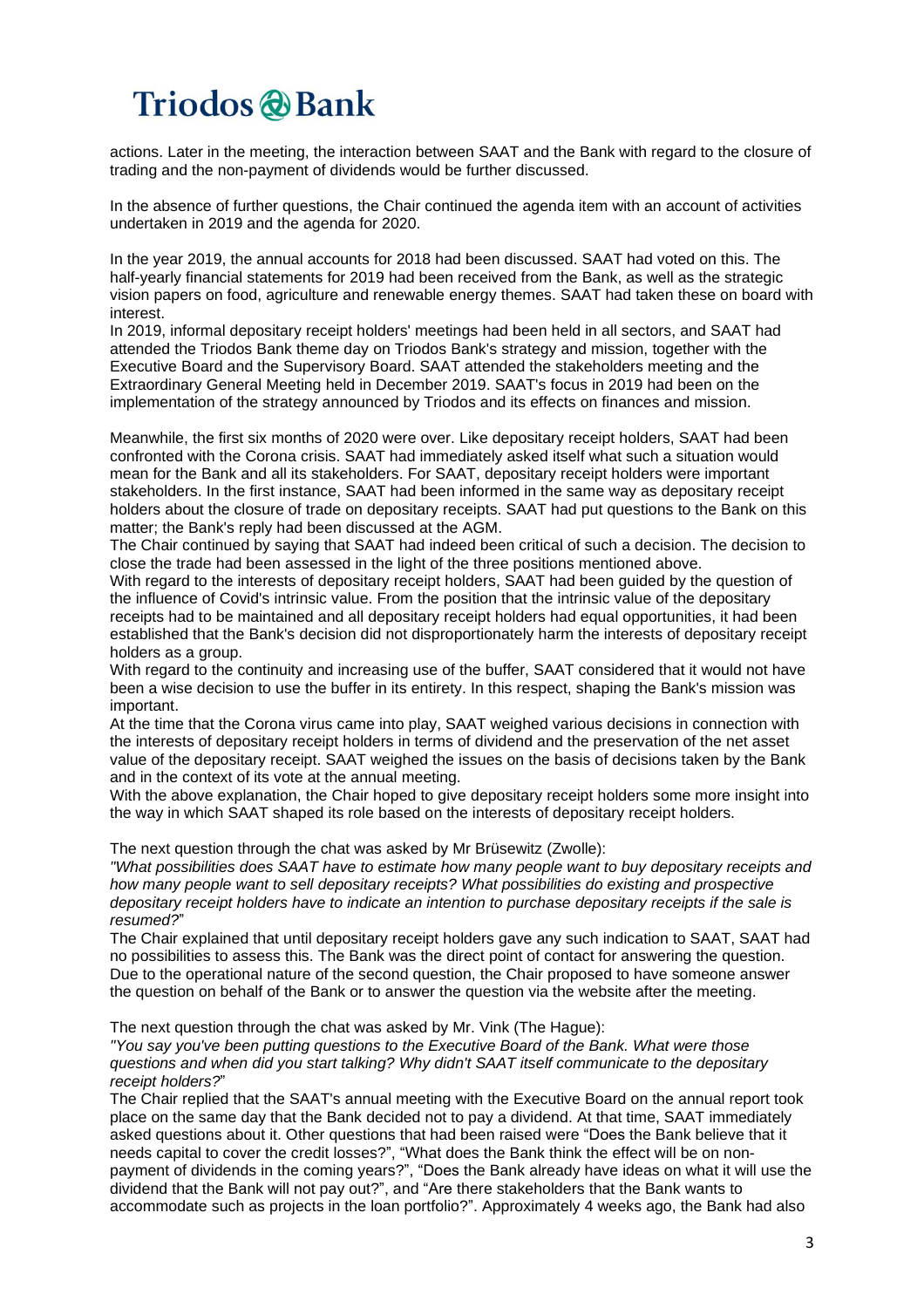been asked to provide an overview of the number of depositary receipt holders who had reported painful consequences as a result of the said decision.

On the day that the Bank had informed the depositary receipt holders by letter of its policy on increasing the buffer, its policy on prospects of possible reopening of trading and limiting weekly trading, SAAT again asked the Bank what signals it had received from depositary receipt holders and its expectation of consequences for depositary receipt holders and the capitalisation of the Bank. SAAT had considered communicating with the depositary receipt holders itself through the annual meeting or through an informal meeting of depositary receipt holders. Perhaps there would be reason to decide differently in the future.

Mr Lageweg added that SAAT would once again consider its own communications to the depositary receipt holders.

There were no further questions. The Chair remarked that if the questioners had been physically present it would have been apparent whether the answer might have raised more questions. The Chair emphasised that she wanted to avoid the answers to the questions posed by depositary receipt holders from being insufficiently to the point.

The Chair then turned to the agenda and focus of SAAT for 2020, as mentioned in the annual report. These had been drawn up before the arrival of Corona. Without prejudice to this fact, particular attention had been paid to the implementation of the strategy and the extent to which this had created a positive impact and parameters. SAAT followed the vision papers, how they would be translated into Bank products, Bank projects, and financial parameters and impact. SAAT sincerely hoped that in addition to reporting, the Impact Tool would also provide insight into how the Bank aimed for impact. In 2020, SAAT would pay particular attention to Corona's impact on the Bank. This would be discussed for the first time in the half-yearly figures to be published in August. SAAT would then be able to discuss with the Bank the findings that the Bank could give at that time, the loan portfolio, impact on various themes, and to what extent Corona affected certain sectors such as the performing arts, hospitality and leisure. SAAT would also pay particular attention to the extent to which projects such as Triodos Regenerative Money Centre would lead to innovative opportunities for frontrunners in the new economy. Triodos had formulated its vision on resetting the economy for the future, where the question was the extent to which Triodos and its stakeholders actually realised this vision. The capitalisation and purchase and sale of depositary receipts would also be monitored by SAAT. In every meeting between SAAT and the Bank, SAAT learned more about the movement in purchases and sales of depositary receipts.

The next question through the chat was asked by Mr Brunsting (Bussum):

*"How can we, as a collective of depositary receipt holders, together ensure the optimisation of the 3 fold position you mentioned? Together we have an interest in maintaining intrinsic value. How can we do this in your view as SAAT?*"

Mr Lageweg replied that this was a matter of communications between depositary receipt holders and SAAT. When Mr. Lageweg said 'I', he was speaking on behalf of the collective. There was a need to optimise and improve coordination with depositary receipt holders. This was a matter of finding opportunities for conversations with each other and to share the 3-fold position with each other. SAAT made independent decisions, even if it shared the same decision as the Bank's Executive Board. SAAT should discuss this more with depositary receipt holders. Depository receipt holders should and could feel free to approach SAAT in intervening periods. In the past 3 months, Mr Lageweg himself had actively sought contact with depositary receipt holders in order to get a sense of what was going on. Mr Brunsting's question showed the need to talk to each other about such matters.

#### The next question through the chat was asked by Mr. Vink (The Hague):

#### *"When the discussion on the half-year figures with the Executive Board has been completed, can you share the results with the depositary receipt holders?*"

The Chair answered by taking this question on board. Triodos Bank Nederland had organised a successful customer day last year where depositary receipt holders and members of the SAAT could meet each other and where such questions could be answered. It seemed that there was a need for depositary receipt holders to have more frequent moments of interaction. SAAT explicitly took this into account.

As there were no other questions, the Chair moved on to agenda item 3.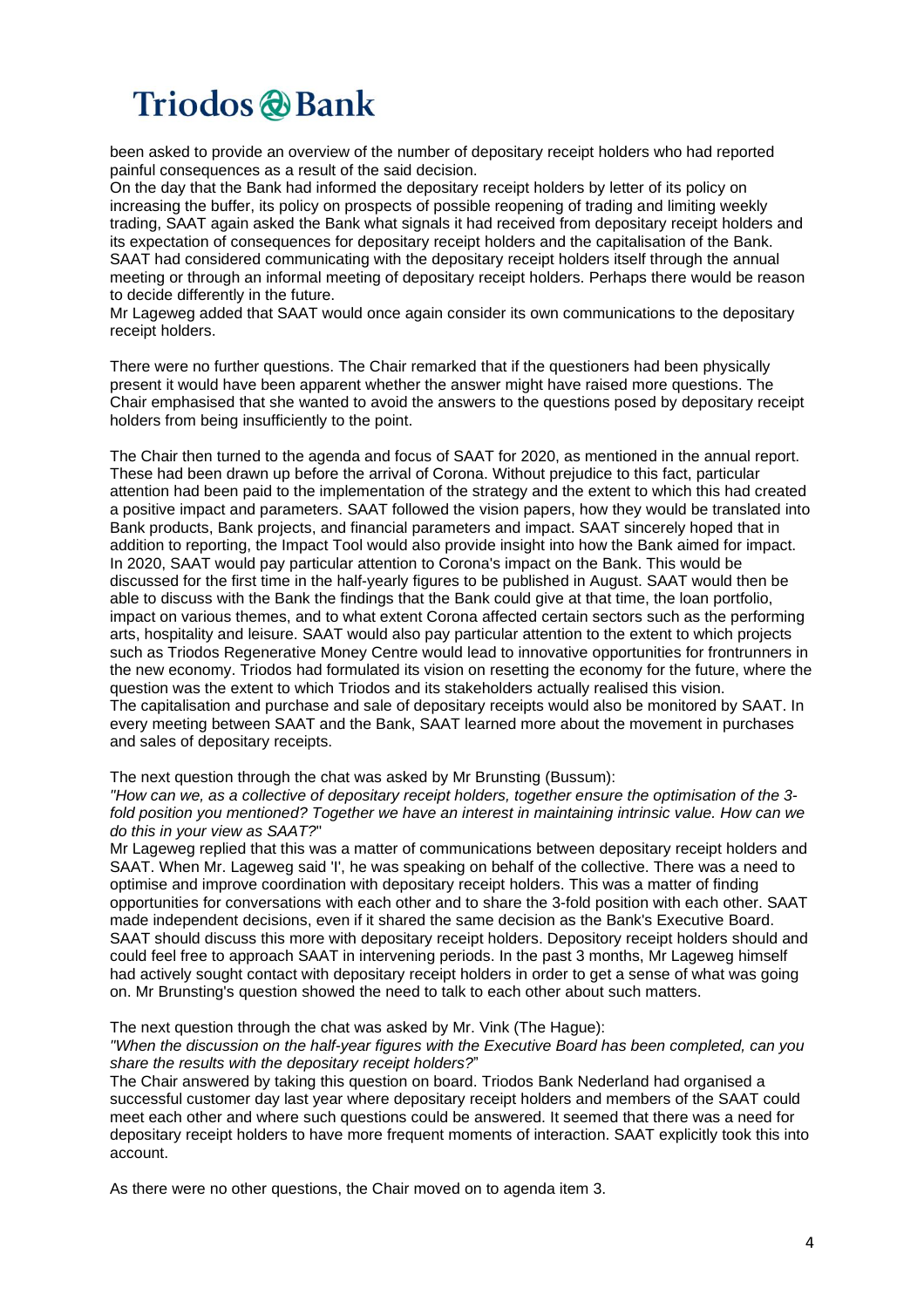### 3. Composition of Board of SAAT

The Chair indicated that 244 depositary receipt holders with voting rights were present, representing 96,166 votes. In addition, 663 depositary receipt holders had issued voting instructions prior to the meeting, together representing 148,558 votes. A total of 244,724 votes could therefore be cast today. The voting instruction would be visible in the voting application. From that moment on, voting could take place throughout the discussion of the agenda item in order to compensate for possible delays on the line. The Chair would indicate when the vote closed.

Item 3 consisted of the appointment of a new member for SAAT as well as the reappointment of Mr Lageweg and the Chair herself.

As mentioned in the notes to the agenda, Triodos Bank's composition strove for a broad societal experience with variation in managerial competencies and knowledge and a network relevant to its mission. The generic profile for SAAT leans on 3 pillars. The 1st pillar concerns the Bank's mission. SAAT board members were appointed and nominated from the position that they had an intrinsic bond with the mission in word and deed. The 2<sup>nd</sup> pillar concerned administrative experience; it was very important to be able to fulfil and understand the role, as well as the administrative routes within Triodos, governance and the role of SAAT. The 3<sup>rd</sup> pillar concerned an understanding of the Bank as a financial business.

Jolande Sap's profile matched the elements needed for SAAT to fulfil its role. This was stated in the document also published on the website. SAAT elected a board chair from among its board members. The reappointment of the chair of the board was also currently on the table. As of the second half of the year 2018, the board of SAAT consisted of individuals who could succeed both Mr Lageweg and the current Chair. SAAT had had Mr. Nawas in its sights as its successor, but he had now been appointed to the Supervisory Board. Then it was too late to recruit a new member as chair. SAAT would also recruit an additional board member. A board profile would be placed on the website in the third quarter. The Chair called on the Triodos website to keep an eye on this.

Jolande Sap had already been approached at an earlier stage as a board member, but then the time was not yet ripe for her. Interviews had also been held with other candidates. It was difficult to recruit candidates because suitable individuals already had a role within Triodos and a role in governance. In addition, the role of SAAT board member involved tenacity, but also discretion. SAAT did not have an opinion beforehand, but waited until the Bank had announced where it was going. Partly because of these components, a number of other candidates had not been considered suitable.

The board of SAAT was therefore very pleased that Jolande Sap wished to apply for the position of Chair. Ms Sap not only met the profile and had the competence to fulfil the role within SAAT, but she had on several occasions shown courage to be on the front line and to engage in a constructive way.

### 3a. Appointment of Jolande Sap as a member of the Board of SAAT

Jolande Sap thanked the Chair and briefly explained her candidature.

Ms Sap indicated that she would have been even happier to explain her candidature if the depositary receipt holders had been physically present. Ms Sap graduated in economics, mother of two children, and worked as a director and non-executive director, supervisory director, and professional supervisor at social and listed companies to help them operate sustainably. Ms Sap's heart started beating faster when it came to Triodos Bank. During the financial crisis, she had got to know Triodos Bank because it had been the only bank that took a different path and had an eye for people and the environment. Triodos was a frontrunner when it came to taking customers on board, encouraging them to do things differently and showing other banks that an extra step was always possible. Social inclusion and sustainability would be achieved in the coming years. Together with Triodos, Ms Sap wished to pursue the mission, together with depositary receipt holders. Economic interests went hand in hand with social and environmental interests.

The Chair invited depositary receipt holders to ask questions that could be asked via the chat. The questions previously submitted to Ms Sap were answered as follows:

Mr Arlman (The Hague) asked the following question: *"Do you have enough time for Triodos given your (over)full schedule?*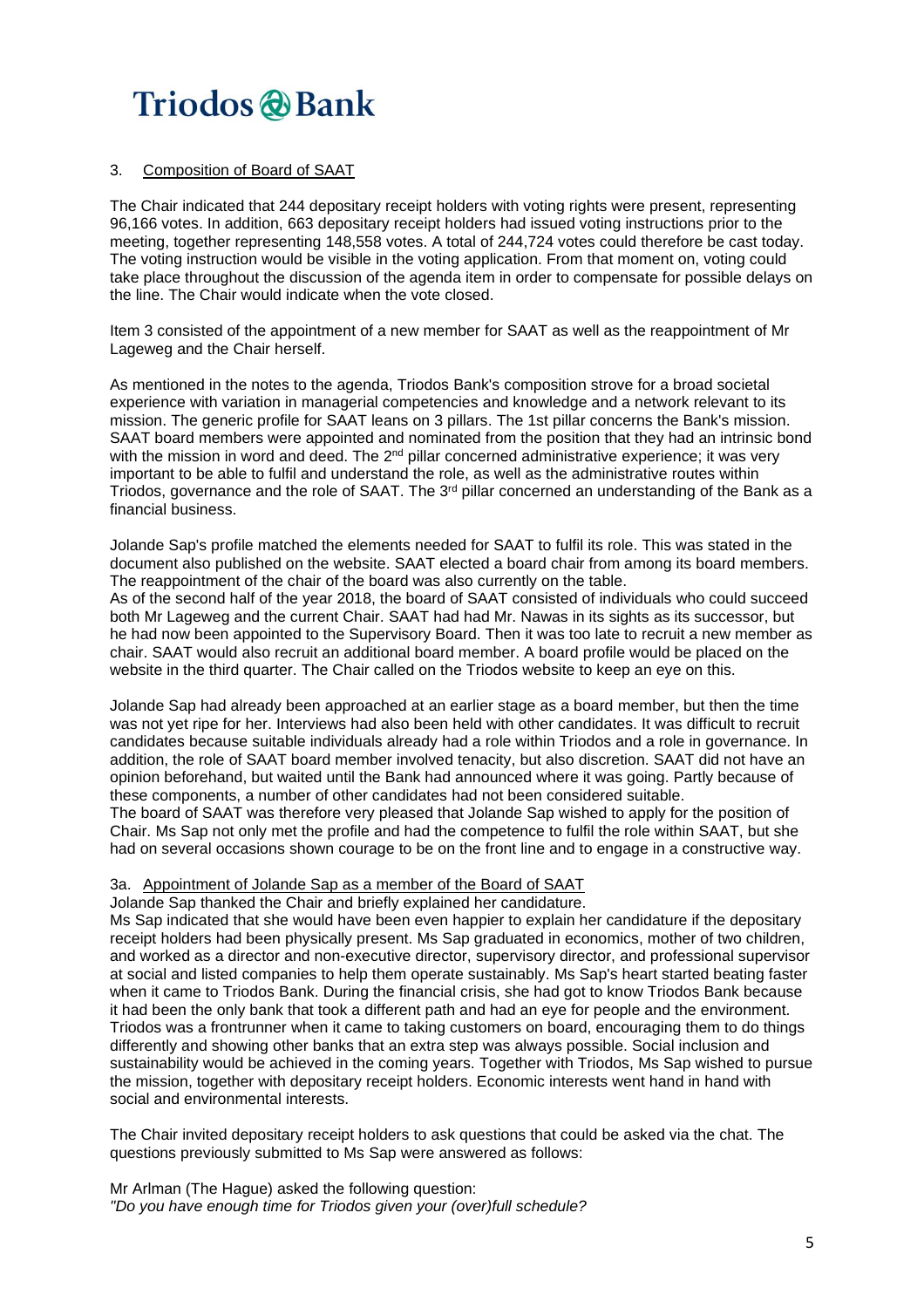Ms Sap indicated that she had the luxury of filling a package of ancillary positions which together were almost full-time, but that her husband and children were of the opinion that she had too much free time compared to her period in politics. In addition, Ms Sap was motivated to make an impact by sitting on the board of SAAT. When a function was performed with pleasure and from the heart, it felt like a hobby. Ms Sap confirmed that she had plenty of available time.

The Chair thanked Ms Sap for her explanations and indicated that SAAT was looking forward to working with her.

#### 3b. Re-appointment of Willem Lageweg as a member of the Board of SAAT

The Chair continued by saying that Mr. Lageweg had joined the SAAT Board over four years ago thanks to his position on sustainability, environment and planet and the desire to connect the people who financed the projects with the people who realized the projects.

Mr Lageweg was active in numerous focus areas that Triodos covered, such as the food transition coalition. In recent years as a board member he had also kept SAAT focused on the position of depositary receipt holders and on the connection and interaction with depositary receipt holders.

The early retirement of Mike Nawas and the recruitment of a new board member was the reason that Mr. Lageweg had indicated that he would be available in the coming years to strengthen SAAT, despite his busy schedule. The Chair expressed her great pleasure.

Mr Lageweg indicated that he would not go for a second term at an earlier stage because of his busy schedule, but that he was nevertheless prepared to take up a seat for a limited period of time and to continue his role from the point of view of agriculture and food as well as social inclusion. In addition to the ability to 'sit on his hands', Mr Lageweg would also bring a certain tenacity over the next two years.

Mr Arlman (The Hague) asked the following question in advance:

"Why had two members (10 years re Ms De Zwaan; 4 years re Mr Lageweg at Triodos) been 'urgently' *asked to stay on?"*

Mr Lageweg replied that Mr Nawas' departure had not been foreseen. The Chair added that she and Mr Lageweg did not have to be 'persuaded', but that they explicitly provided the Bank a refreshing governance contribution on the part of SAAT. From that perspective, both board members decided to stay on. Mr Lageweg added that the appointment of Mr Keller and Ms Valcarcel had already led to renewal.

3c Reappointment of Josephine de Zwaan as a member of the Board of SAAT

Mr Lageweg took the floor in his capacity as Vice-Chair.

The Board of SAAT had asked Ms De Zwaan to remain on the Board of SAAT as Chair for a further two years. Mr Lageweg addressed Ms De Zwaan and indicated that the Board of SAAT was convinced that Ms De Zwaan, by virtue of her determination and tenacity, professionalism and knowledge of the Bank, would be able to chair SAAT for a further two years.

Ms De Zwaan wished to explain her motivation again: She had been appointed 10 years ago. Many depositary receipt holders had addressed her in a positive way about how to make the world a better place together. That argument was more topical than ever; there was more chance than ever to make the world a better place. The Triodos implementation agenda could have a huge impact on the world. The decision to stop after 10 years lay in the fact that Ms De Zwaan was giving the Bank a fresh look. The Bank was sustainable and based on long-term relationships, a refreshing contribution from SAAT was desirable. Ms De Zwaan continued by saying that, together with depositary receipt holders, she would support Triodos Bank in the next two years in a positively critical way in realising its mission of resetting the economy and achieving impact. Triodos Bank was more relevant than ever. In addition, the SAAT team had grown over the years into a wonderful combination of interested onlooker and at the same time, where necessary, a critical sounding board. Mr Lageweg thanked Ms De Zwaan for her explanation.

Ms De Haas (The Hague) made the following comment via the chat:

*"My compliments and a round of applause for the SAAT Board! The sitting members and Jolande Sap* hopefully as well. I am very happy and satisfied with your representation of me as a depositary receipt *holder. It's also great that there are so many women on the board.*"